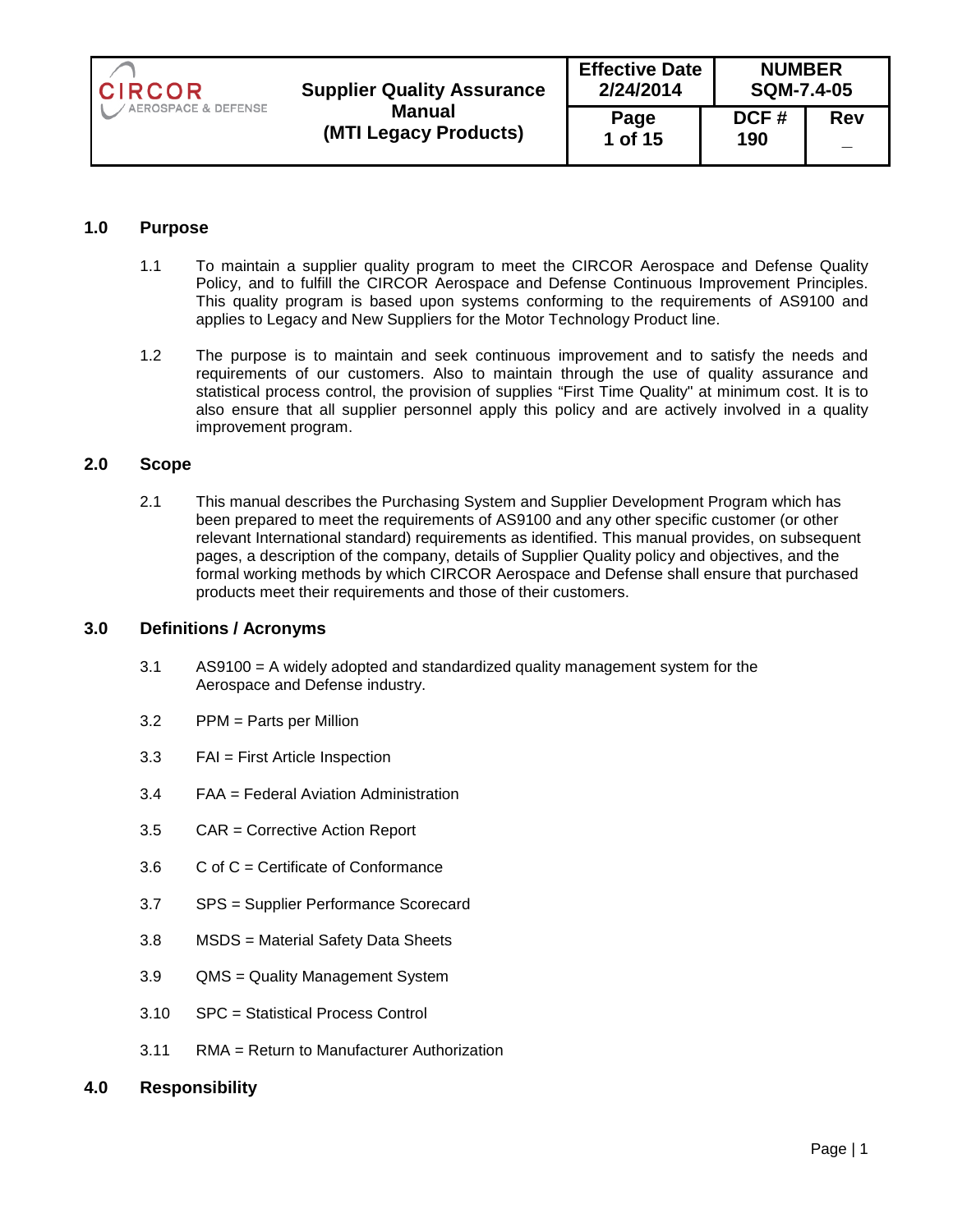| <b>CIRCOR</b>       | <b>Supplier Quality Assurance</b>      | <b>Effective Date</b><br>2/24/2014 |             | <b>NUMBER</b><br><b>SQM-7.4-05</b> |  |
|---------------------|----------------------------------------|------------------------------------|-------------|------------------------------------|--|
| AEROSPACE & DEFENSE | <b>Manual</b><br>(MTI Legacy Products) | Page<br>2 of 15                    | DCF#<br>190 | <b>Rev</b>                         |  |

- 4.1 CIRCOR Aerospace and Defense has committed to the principles of **AS9100.** CIRCOR Aerospace and Defense places the responsibility of the supplier development program within the Supplier Quality and Purchasing process. The Quality Department shall have the responsibility of monitoring and developing the performance of suppliers.
- 4.2 Suppliers of products and materials must be approved according to the supplier approval process as described in section 6.6. Purchase orders are issued by CIRCOR Aerospace and Defense, and material releases are issued by the receiving sites buyers as noted on the release. Suppliers providing goods and services in conjunction with the descriptions and prices listed on the purchase order are doing so in accordance with the terms and conditions listed on the purchase order. It is CIRCOR Aerospace and Defense's responsibility to appraise the supplier's quality performance in a fair manner, and it is the supplier's right to be aware of this appraisal.

## **5.0 Policy / Procedure / Process**

### 5.1 **Our Quality Policy**

5.1.1 CIRCOR Aerospace and Defense Inc., a customer Focused, global provider of control solutions and services for critical Aerospace and Defense and defense applications, is committed to meeting or exceeding customer expectations by continually improving the QMS through compliance to statutory and regulatory requirements.

#### 5.2 **Supplier Quality Objectives**

- 5.2.1 95% Delivered Quality
- 5.2.2 90% On Time Delivery
- 5.2.3 Zero Past Due Corrective Action Requests

## 5.3 **Statement of Continuous Improvement Principles**

- 5.3.1 CIRCOR Aerospace and Defense considers continuous improvement to be of great importance in achieving sustainable Business Excellence throughout the Company.
	- 5.3.1.1 Quality (continuously meeting customer requirements) is defined by the customer; the customer wants products and services that, throughout their life, consistently meet their needs and expectations at a cost that represents value.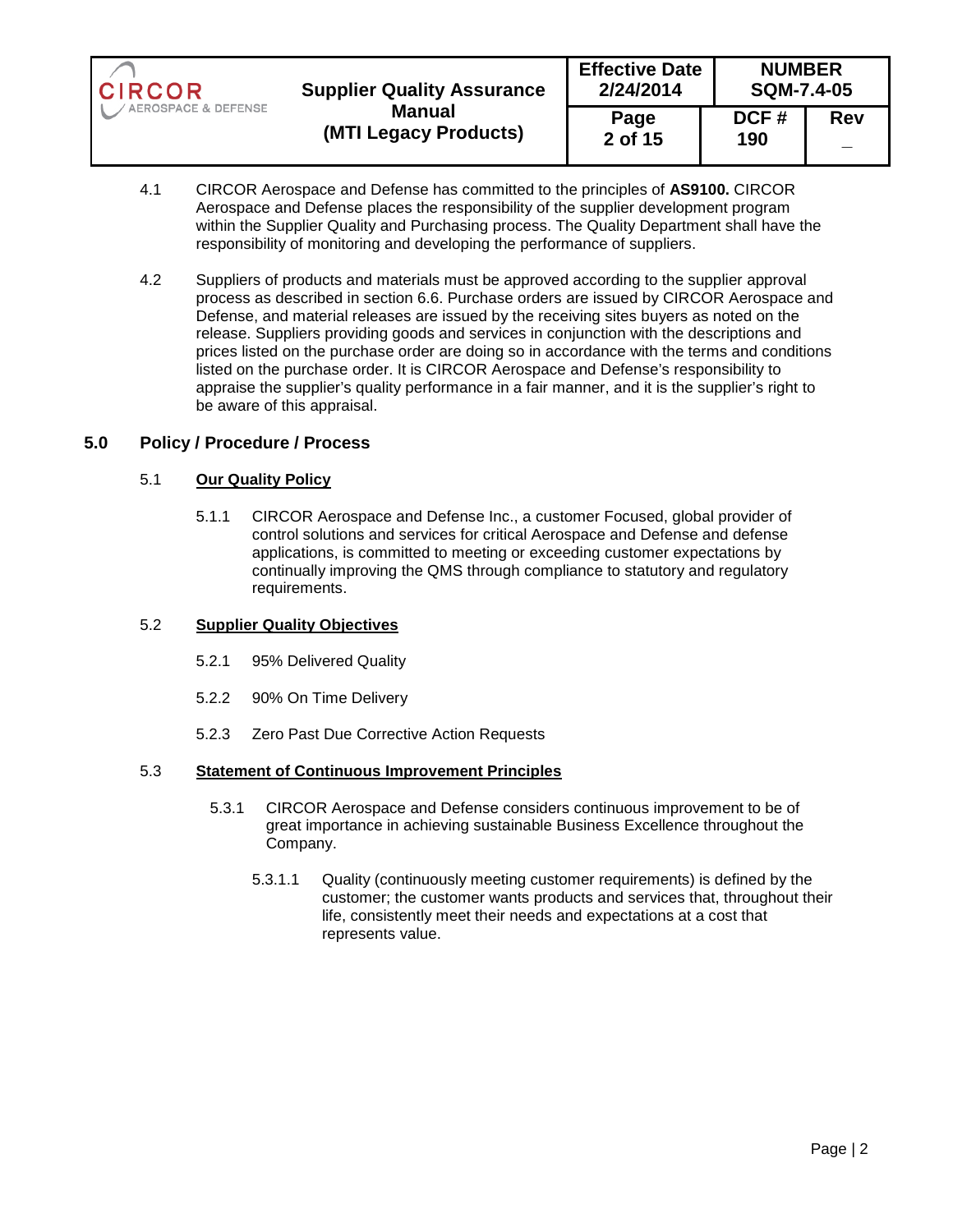| <b>CIRCOR</b>       | <b>Supplier Quality Assurance</b>      | <b>Effective Date</b><br>2/24/2014 | <b>NUMBER</b><br><b>SQM-7.4-05</b> |            |
|---------------------|----------------------------------------|------------------------------------|------------------------------------|------------|
| AEROSPACE & DEFENSE | <b>Manual</b><br>(MTI Legacy Products) | Page<br>3 of 15                    | DCF#<br>190                        | <b>Rev</b> |

- 5.3.1.2 Quality Excellence can best be achieved by preventing problems from occurring rather than by detecting and correcting them as they occur.
- 5.3.1.3 All work that is done by CIRCOR Aerospace and Defense employees and suppliers is part of a process that and thereby, affect the quality of its output and the ultimate customer's satisfaction with our products.
- 5.3.1.4 Sustained quality excellence requires continuous improvement. This means, regardless of how good present performance may be, it can become better.
- 5.3.1.5 People provide the intelligence and generate the actions that are necessary to realize these improvements.
- 5.3.1.6 Each employee is a customer for work done by other employees or suppliers, with a right to expect good work from others and an obligation to contribute work of high caliber to those who, in turn, are his or her customers.
- 5.3.2 The goal of Continuous Improvement principles is to achieve superior external and internal customer satisfaction levels leading to measurably superior Business Excellence results throughout all its operations Each employee's commitment to the precepts of Continuous Quality Improvement and management's further commitment to implementation of supporting managerial and operating systems is essential to realizing the goal.
- 5.3.3 Each employee is responsible for the continuous review of existing systems and procedures and for improving them, as required, in line with the above statements.

# 5.4 **Management Philosophy**

- 5.4.1 CIRCOR Aerospace and Defense is a major supplier to major Aerospace and Defense equipment manufacturers. CIRCOR Aerospace and Defense customers are of the most demanding in the world; demanding "world-class quality" specifying a supply of defectfree product, delivered on time, and at a world competitive price. CIRCOR Aerospace and Defense has chosen to fulfill this commitment utilizing AS9100 as our fundamental quality system.
- 5.4.2 To ensure CIRCOR Aerospace and Defense success, we must rely on our suppliers to meet those same requirements. CIRCOR Aerospace and Defense's goal is to develop a community of suppliers who are best-in-class in the products and services rendered. Therefore, it is CIRCOR Aerospace and Defense's belief that the way to achieve this goal is for CIRCOR Aerospace and Defense and all of its suppliers, to not only meet, but exceed the customer's expectations, where possible.
- 5.4.3 CIRCOR Aerospace and Defense Supplier Quality Program places emphasis on defect prevention, rather than defect detection. Defect prevention aims to eliminate the cost of rework, scrap, returned product, and helps prevent untimely delays. Defect prevention is achieved through sound quality planning utilizing proven process capabilities, and the use of statistical process control. Striving to continuously improve our products and processes requires the same commitment from our suppliers.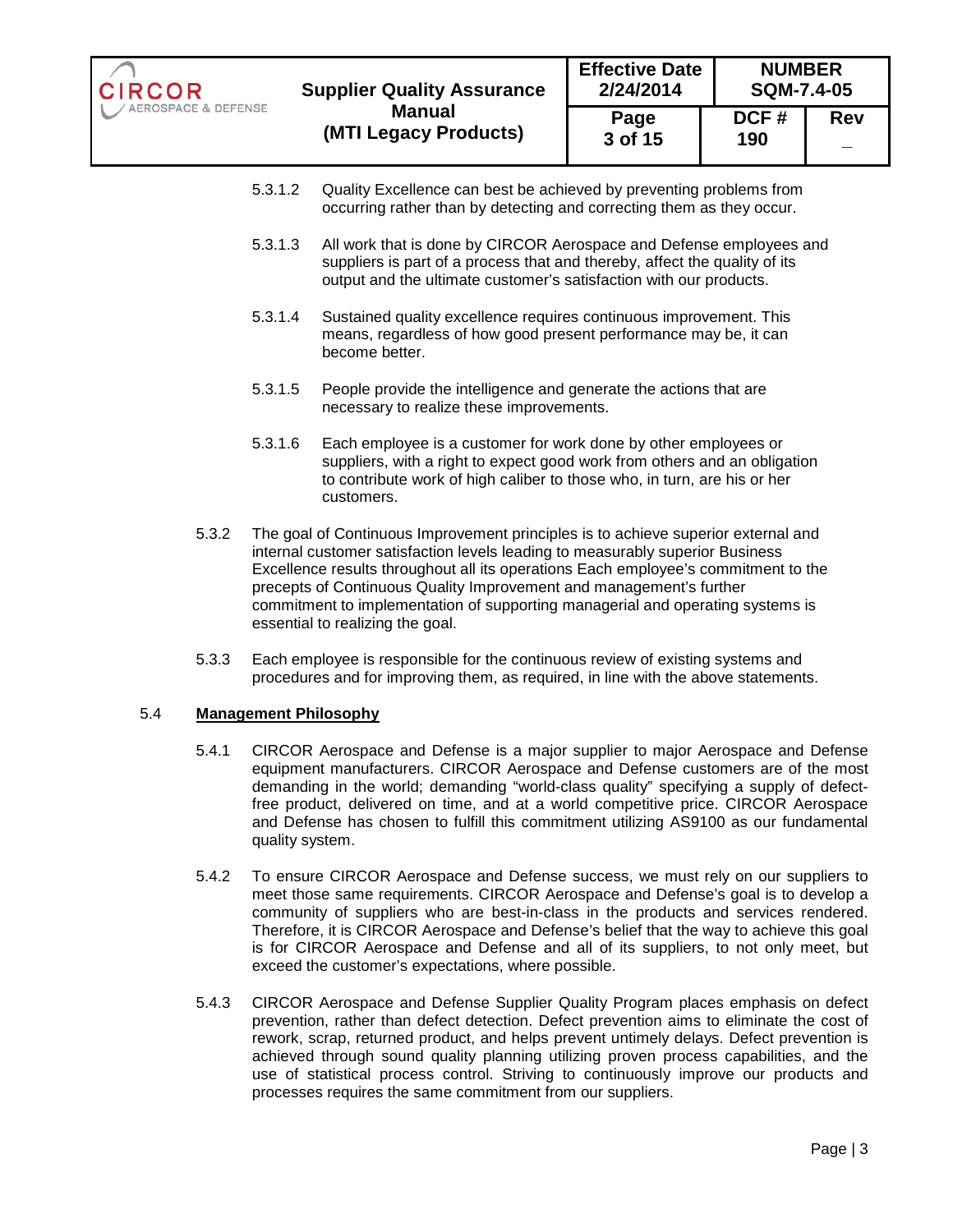| <b>CIRCOR</b>       | <b>Supplier Quality Assurance</b>      | <b>Effective Date</b><br>2/24/2014 | <b>NUMBER</b><br><b>SQM-7.4-05</b> |            |
|---------------------|----------------------------------------|------------------------------------|------------------------------------|------------|
| AEROSPACE & DEFENSE | <b>Manual</b><br>(MTI Legacy Products) | Page<br>4 of 15                    | DCF#<br>190                        | <b>Rev</b> |

5.4.4 Part of our quality commitment emphasizes that our personnel are available to assist in resolving manufacturing problems concerning purchased products where practical. All of this will allow us to complete our goal in the timely manner that our customers demand. Thus, the initial action of both the supplier and CIRCOR Aerospace and Defense is to recognize that WE are both suppliers and customers to each other. CIRCOR Aerospace and Defense has affirmed their commitment, and now the supplier has to ask the same questions. What do you do to satisfy your customer's requirements? Is the management committed? What does a customer expect from you? Is management committed to consistent Quality and Continuous Improvement? Are you taking steps to reduce scrap, rework, and rejections?

### 5.5 **Business Practices**

- 5.5.1 All purchases made by CIRCOR Aerospace and Defense are made through purchase orders. No other communication is considered valid for the purpose of entering into a contract with a supplier of goods and services.
- 5.5.2 Material releases may be sent that outline raw material, fabrication, and shipment authorizations against the purchase order agreement. In the event that a supplier in unable to provide the product and/or meet the delivery date requested, the supplier must contact the Purchasing Representative at CIRCOR Aerospace and Defense. The supplier should define the problem and include CIRCOR Aerospace and Defense part number and revision, the reason for the delay, and the number of parts which can be delivered on the required date and/or when the requirement can be fulfilled. **This contact must be made within 48 hours of the receipt of the material release or purchase order.**

#### 5.6 **Statement of Health, Safety, and Environmental Protection**

- 5.6.1 The Management Team of CIRCOR Aerospace and Defense considers the health, safety, and environmental protection aspects of our business to be of great importance; as the prevention of personal injury, the avoidance of damage to health, and the protection of the environment contribute to the running of an efficient business.
- 5.6.2 CIRCOR Aerospace and Defense management practices and employee work activity will, without exception, ensure so far as is reasonably practicable:
	- 5.6.2.1 The health, safety and welfare at work of its employees, contractors and visitors.
	- 5.6.2.2 The health and safety of all other persons affected by the business activities of the Company's operations.
	- 5.6.2.3 The effective planning and implementation of environmental controls and prevention of pollution.
	- 5.6.2.4 The design of products and the provision of necessary information; in line with appropriate legislation, standards, and best practices.
	- 5.6.2.5 CIRCOR Aerospace and Defense is committed to a policy of consultation, planning, and management review to ensure full cooperation and active support to achieve the above. Additionally, it is committed to a policy of planning continuous improvement in Health, Safety and Environmental Protection activities and management review to achieve defined and planned objectives, goals, and targets.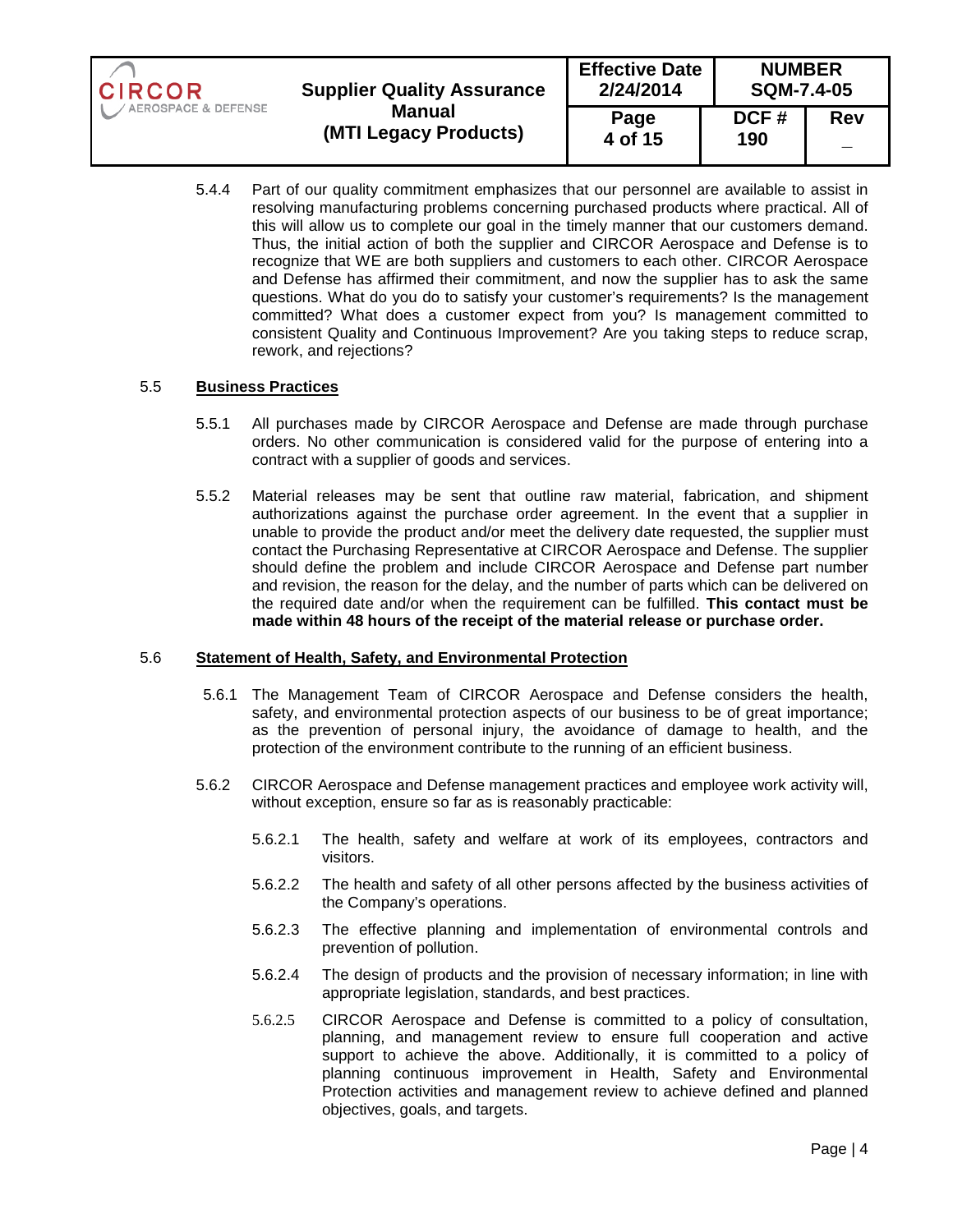| <b>CIRCOR</b><br><b>Supplier Quality Assurance</b> | <b>Effective Date</b><br><b>NUMBER</b><br>2/24/2014<br><b>SQM-7.4-05</b> |                 |             |            |
|----------------------------------------------------|--------------------------------------------------------------------------|-----------------|-------------|------------|
| AEROSPACE & DEFENSE                                | <b>Manual</b><br>(MTI Legacy Products)                                   | Page<br>5 of 15 | DCF#<br>190 | <b>Rev</b> |

## **6.0 Supplier Requirements**

#### 6.1 **Introduction**

6.1.1 This manual has been developed to acquaint CIRCOR Aerospace and Defense suppliers with our expectations and our suppliers responsibilities to ensure that all materials and services furnished to CIRCOR Aerospace and Defense, comply with all purchase order requirements, blueprint specifications, First Article Inspection submission, where applicable, and any regulatory requirements that may apply.

### 6.2 **Purpose**

6.2.1 CIRCOR Aerospace and Defense requires each supplier to establish, maintain, and document a quality system that is in compliance to AS9100. This CIRCOR Aerospace and Defense Supplier Quality Assurance Manual describes the fundamentals that must be in place in each supplier's quality system, to provide the foundation for being a consistent quality supplier, and to gain future business. The requirements outlined in this manual are an essential element of maintaining continual supplier status with CIRCOR Aerospace and Defense.

#### 6.3 **Quality System Procedures**

6.3.1 CIRCOR Aerospace and Defense requires each supplier to establish, maintain, and document a quality system that is in compliance to AS9100. This CIRCOR Aerospace and Defense Supplier Quality Assurance Manual describes the fundamentals that must be in place in each supplier's quality system, to provide the foundation for being a consistent quality supplier, and to gain future business. The requirements outlined in this manual are an essential element of maintaining continual supplier status with CIRCOR Aerospace and Defense.

#### 6.4 **CIRCOR Aerospace and Defense Supplier**

6.4.1 Regardless of the function performed, all suppliers must be able to show compliance to all of the above and below listed requirements.

#### 6.5 **Continuous Improvement**

- 6.5.1 The supplier should be working towards continuous improvement projects to improve in areas such as:
	- 6.5.1.1 Volume Efficiencies.
	- 6.5.1.2 Inventory Reduction.
	- 6.5.1.3 Process Improvements.
	- 6.5.1.4 Improved Cpk/Ppk values.
	- 6.5.1.5 Reduction of scrap materials.
	- 6.5.1.6 Optimizations of time, space, and labor to eliminate unnecessary operations.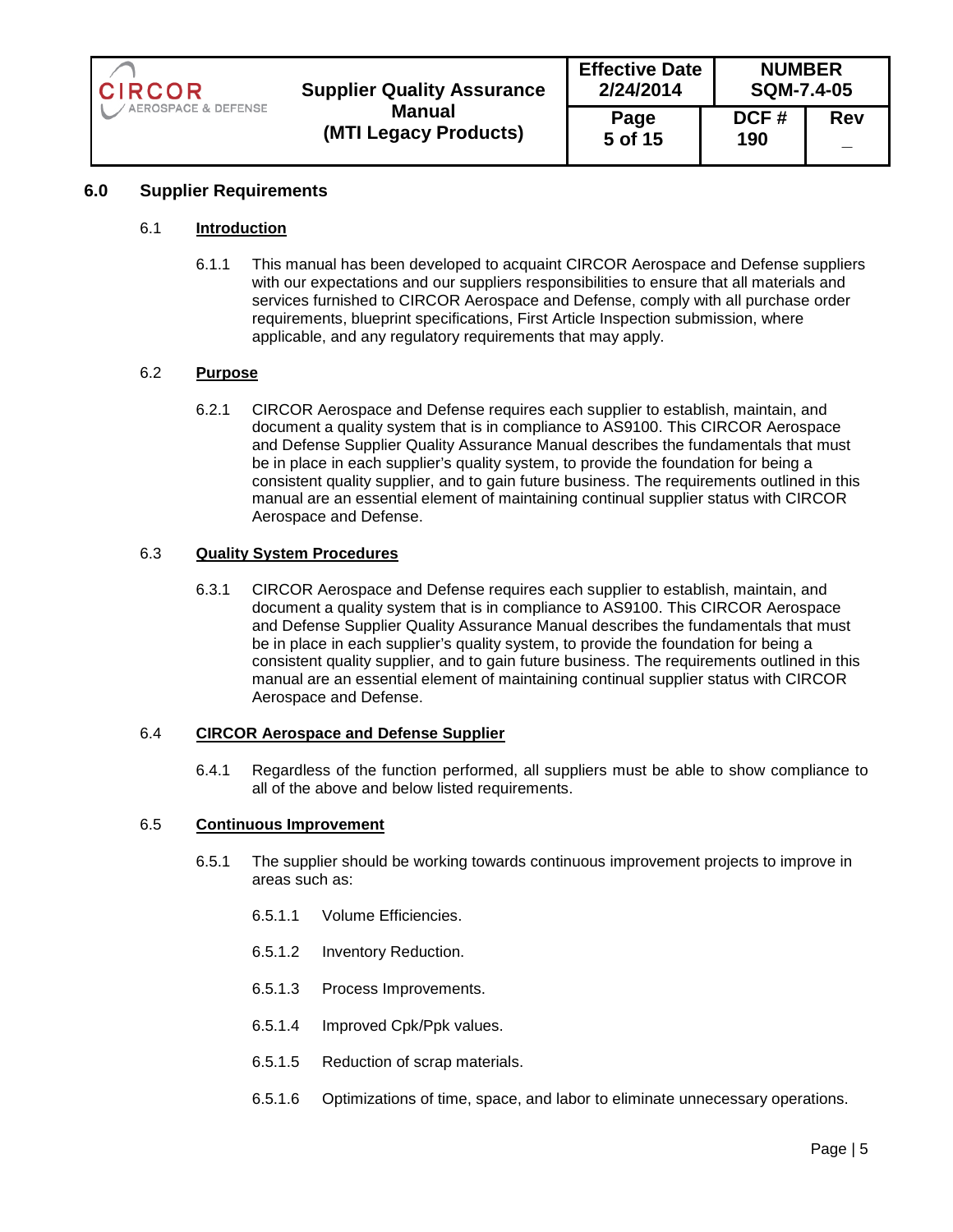| <b>CIRCOR</b>       | <b>Supplier Quality Assurance</b> | <b>Effective Date</b><br>2/24/2014 | <b>NUMBER</b><br><b>SQM-7.4-05</b> |                   |
|---------------------|-----------------------------------|------------------------------------|------------------------------------|-------------------|
| AEROSPACE & DEFENSE | Manual                            | Page                               | DCF#                               | <b>Rev</b>        |
|                     | (MTI Legacy Products)             | 6 of 15                            | 190                                | $\qquad \qquad -$ |

- 6.5.1.7 Any other area that would impact quality and cost improvements, (i.e., lean manufacturing, value analysis, value engineering, etc.).
- 6.5.2 Continuous Improvement activity not only improves your process capabilities, but assists in reduction of waste, rework, scrap, and puts more dollars on the bottom-line. Continuous Improvement activities help your company remain competitive in areas such as pricing, quality and growth.

#### 6.6 **Supplier Selection**

- 6.6.1 The approval process begins when the Purchasing Department considers a new supplier for a new or existing product or material. Suppliers are evaluated and selected based upon their ability to meet contract specification, and their ability to meet CIRCOR Aerospace and Defense Quality Requirements as outlined within this manual.
- 6.6.2 In selecting a potential supplier, CIRCOR Aerospace and Defense Purchasing and Supplier Quality may research and consider the following criteria:
	- 6.6.2.1 Evidence of a Quality Operating System.
	- 6.6.2.2 Competitive Pricing.
	- 6.6.2.3 Technical Resources.
	- 6.6.2.4 Supplier's current PPM, quality and delivery performance with others.
	- 6.6.2.5 Financial strength and sound business practices.
	- 6.6.2.6 Evidence of Continuous Improvements.
	- 6.6.2.7 Customer nominated.
	- 6.6.2.8 Original Equipment Manufacturer.
	- 6.6.2.9 Capacity
	- 6.6.2.10 Availability of product / service.
	- 6.6.2.11 Only known source at the time.
- 6.6.3 The supplier must complete a Supplier Survey Form PB:110 prior to receiving an order. The survey shall be reviewed by Supplier Quality to assure that the necessary controls are in place that will assure consistent quality product.
	- 6.6.3.1 Note: For a supplier that has multiple locations, the approval of one location does not signify approval of other locations. Each individual facility will be treated as though they are a new supplier.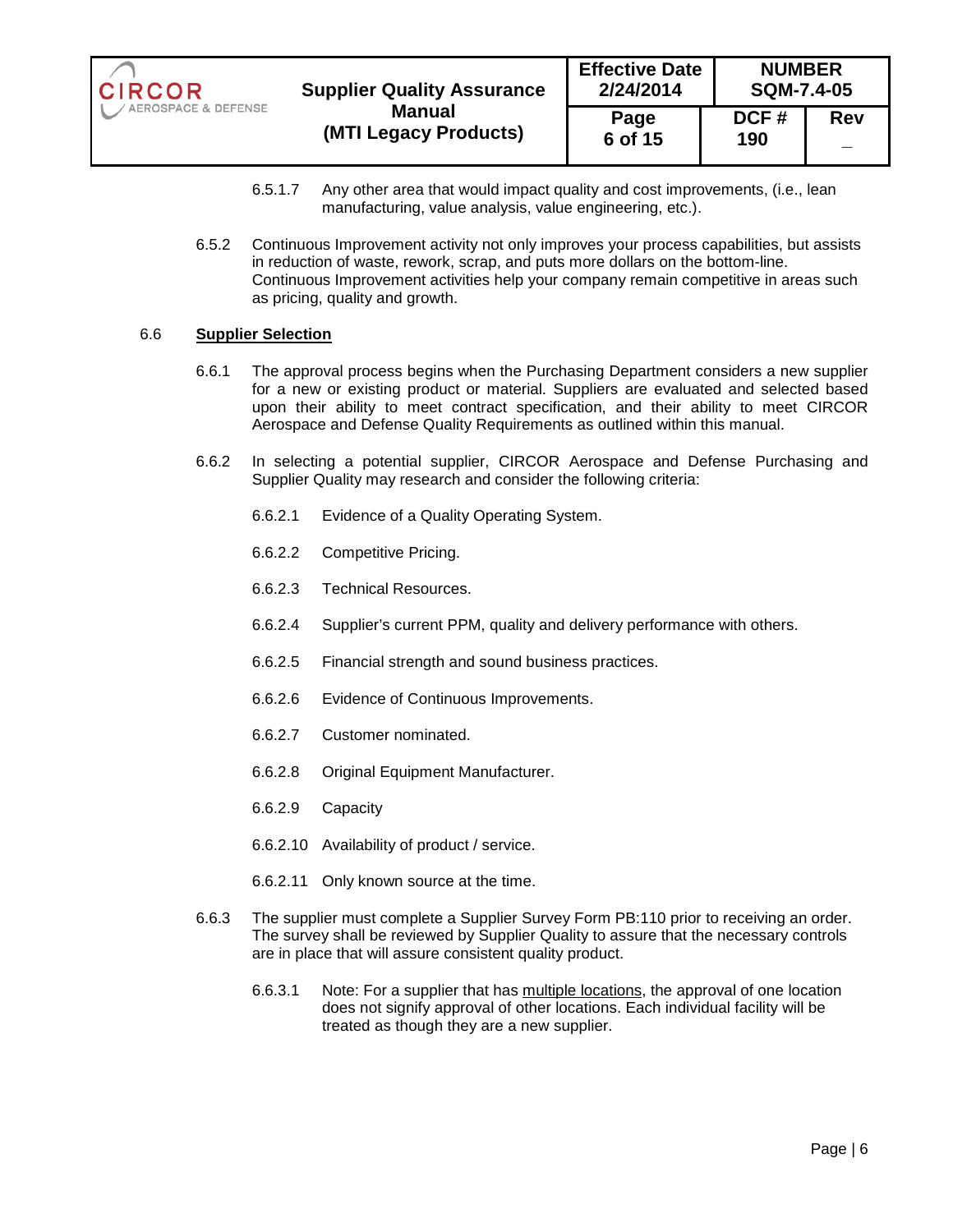| <b>CIRCOR</b>       | <b>Supplier Quality Assurance</b>      | <b>NUMBER</b><br><b>Effective Date</b><br>2/24/2014<br><b>SQM-7.4-05</b> |             |            |
|---------------------|----------------------------------------|--------------------------------------------------------------------------|-------------|------------|
| AEROSPACE & DEFENSE | <b>Manual</b><br>(MTI Legacy Products) | Page<br>7 of 15                                                          | DCF#<br>190 | <b>Rev</b> |

## 6.7 **Quality System Assessment**

- 6.7.1 To assess a Supplier's Quality System, the supplier is required to submit a copy of their QMS certification and Nadcap certifications to provide evidence of their current registration as part of a Form PB:110 evaluation process. The supplier is also responsible to send a copy of the renewed or updated certificate when applicable. For those suppliers not registered with a  $3<sup>rd</sup>$  Party Certification Body, the supplier will be required to complete a Self-Assessment Audit of their Quality System as part of the PB:110 process.
- 6.7.2 CIRCOR Supplier Quality will evaluate the Supplier completed PB:100 / Self-Assessment Audit. If an On-Site Audit is either requested or required, the Buyer will contact the supplier to arrange an on-site visit or audit at a mutually agreed date.
- 6.7.3 In the event of an on-site audit, the results of the audit will be reviewed with the supplier. If non-conformities are reported in the results, the supplier shall develop and submit a corrective action plan to CIRCOR Supplier Quality.

#### 6.8 **CIRCOR Aerospace and Defense Approval Process**

6.8.1 Once the potential new supplier has successfully met the conditions listed above, CIRCOR Supplier Quality may approve the supplier to be included on the CIRCOR Approved Supplier list.

#### 6.9 **CIRCOR Supplier Development Process**

- 6.9.1 CIRCOR Aerospace and Defense may schedule and conduct post-award surveys of suppliers on the basis of the type of articles and materials being procured, known problems or difficulties, procurement source history, fabrication, capability, and items that cannot be inspected upon receipt.
- 6.9.2 When required by CIRCOR, the supplier shall utilize pre-production planning using internal multi-disciplinary teams. Current approved methods include but are not limited to:
	- 6.9.2.1 Design & Process Failure Modes & Effects Analysis (DFMEA, FEMA)
	- 6.9.2.2 Feasibility Review
	- 6.9.2.3 Quality Function Deployment (QFD)
	- 6.9.2.4 Mistake Proofing or "Poke-Yoke" Devices Implanted
- 6.9.3 In addition, to further assure the process capability of all significant design characteristics, and to build a network of written communication between all activities involved in product and build activities, it is the supplier's responsibility to provide documentation of the care exercised in product and process development, it's monitoring, and the quality control exercised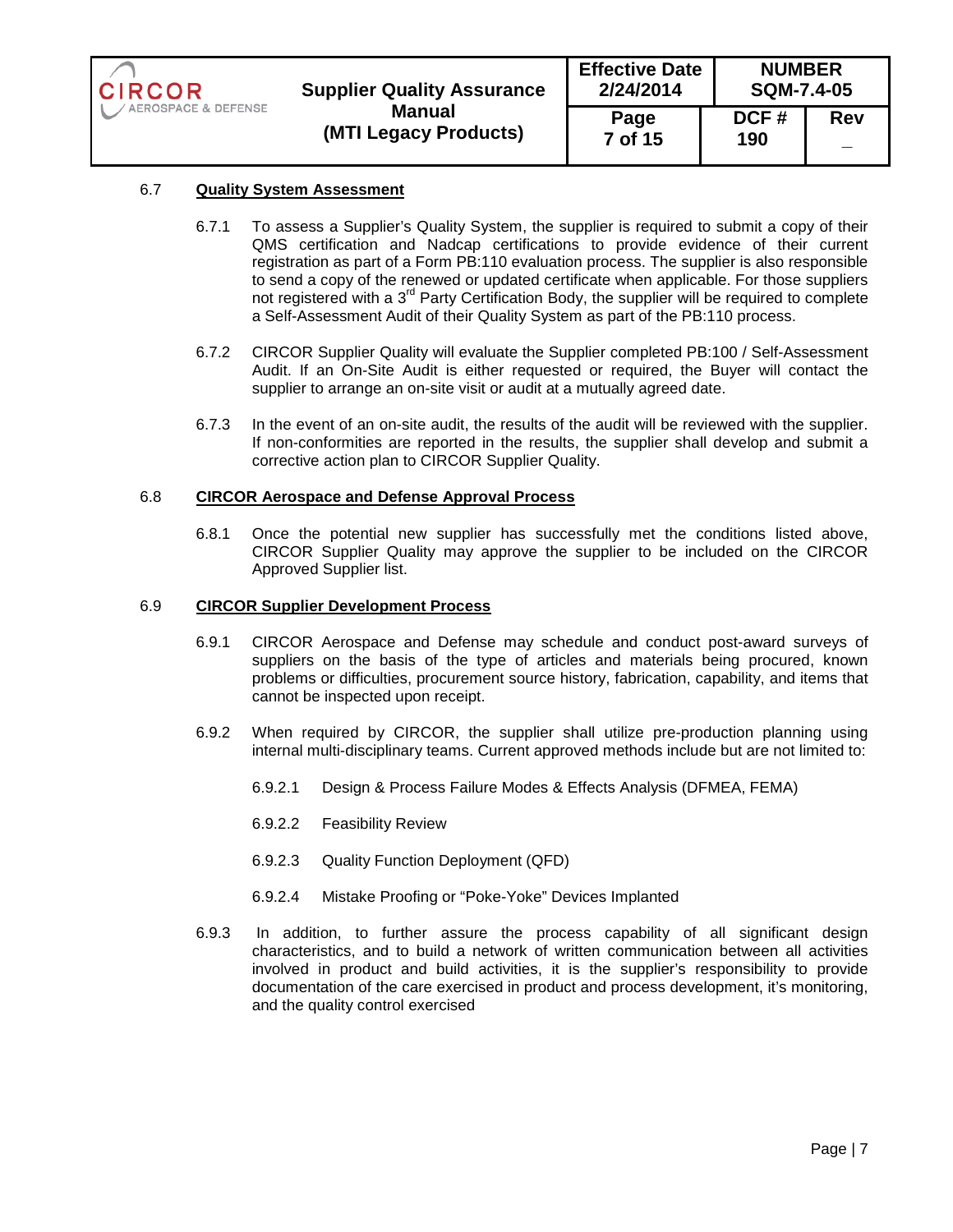| CIRCOR                | <b>Supplier Quality Assurance</b> | <b>Effective Date</b><br>2/24/2014 |             | <b>NUMBER</b><br><b>SQM-7.4-05</b> |  |
|-----------------------|-----------------------------------|------------------------------------|-------------|------------------------------------|--|
| / AEROSPACE & DEFENSE | Manual<br>(MTI Legacy Products)   | Page<br>8 of 15                    | DCF#<br>190 | <b>Rev</b>                         |  |

# 6.10 **Control Plans**

6.10.1 Where required, suppliers that produce a component or product are required to submit control plans, FMEA's, and a flowchart / diagram of their process with their initial FAI submission. The supplier, depending upon the complexity of their product requirement, may also be asked to provide a Risk Analysis.

## 6.11 **First Article Inspection (FAI)**

- 6.11.1 For all components, or production parts, or special processes provided to CIRCOR Aerospace and Defense, the supplier shall comply with and submit a FAI, per guidance provided in AS9102, unless otherwise directed by CIRCOR Aerospace and Defense Supplier Quality.
- 6.11.2 All FAI paperwork and samples should be labeled as such and sent per the requirements on the specific purchase order.
- 6.11.3 Designated special requirements, critical items, or key characteristics, as defined by the customer to CIRCOR Aerospace and Defense, shall be defined within the purchase order or on the supplied blueprint. Characteristics with the appropriate symbols or as specified on the purchase order, must meet a Cpk value of 1.33 minimum unless otherwise specified.

#### 6.12 **Records, Prints & Specification Change Control**

- 6.12.1 It is the supplier's responsibility to ensure that copies of all applicable drawings, blueprints, or specifications are available and fully understood by the personnel within the supplier's organization that is directly responsible for assuring compliance with the specified requirements. If copies are not in the supplier's possession or when clarification and/or interpretation is required, it is the supplier's responsibility to obtain the assistance or necessary information required through the CIRCOR Aerospace and Defense Purchasing Representative.
- 6.12.2 **Written authorization must be obtained in advance from CIRCOR Aerospace and Defense, prior to making any product, material or processing changes**. Any changes requested by the supplier must be sent in writing to the Purchasing Representative. Written response from CIRCOR Engineering must be received prior to incorporating any changes into production that affects the form, fit, function, durability, appearance, or interchange ability of any product or component furnished to CIRCOR Aerospace and Defense. Where applicable, new control plans and a FAI must be submitted.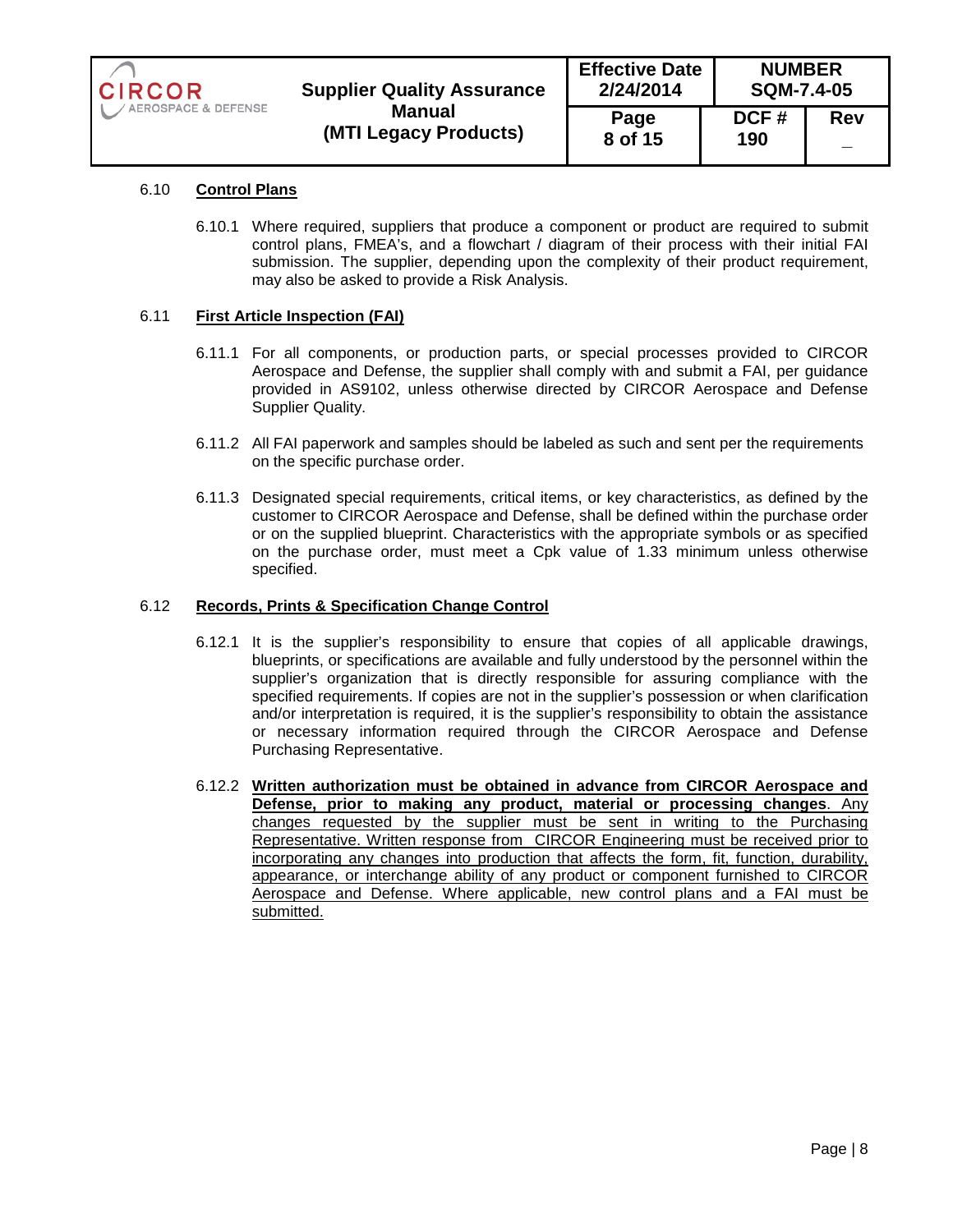| <b>CIRCOR</b>       | <b>Supplier Quality Assurance</b>      | <b>NUMBER</b><br><b>Effective Date</b><br>2/24/2014<br><b>SQM-7.4-05</b> |             |            |
|---------------------|----------------------------------------|--------------------------------------------------------------------------|-------------|------------|
| AEROSPACE & DEFENSE | <b>Manual</b><br>(MTI Legacy Products) | Page<br>9 of 15                                                          | DCF#<br>190 | <b>Rev</b> |

## 6.13 **Incoming Material Quality**

- 6.13.1 The supplier is responsible for ensuring that all material obtained from outside sources for use in products supplied to CIRCOR Aerospace and Defense conform to all specified requirements. If the supplier is a distributor, that supplier is responsible for adhering to all requirements.
- 6.13.2 Evidence of this conformance will be maintained by the supplier and will be made available on request, to CIRCOR Aerospace and Defense.

#### 6.14 **Certifications to Regulations**

- 6.14.1 Suppliers are responsible for insuring that all material and processes used in the manufacturing and sale of products to CIRCOR Aerospace and Defense are in compliance with all statutory and regulatory requirements regarding environmental laws and regulations, mechanical, electrical and electromagnetic devices. This applies in the country of manufacture and sale.
- 6.14.2 As defined within the Purchase Order, if the product provided is affected by regulations such as those imposed by FAA or other regulatory authorities, the supplier is required to certify compliance of the product with such standards prior to initial production shipments and as required thereafter. The written certification with supporting test data shall be directed to CIRCOR Aerospace and Defense's Supplier Quality.
- 6.14.3 MSDS (Material Safety Data Sheets) for raw materials and chemicals must be sent with each shipment.

#### 6.15 **Control of Customer Supplied Product**

6.15.1 The supplier will ensure that all products supplied by CIRCOR Aerospace and Defense, or from CIRCOR Aerospace and Defense customers, will be managed in accordance with a documented procedure which ensures that the product is verified, stored, and maintained to CIRCOR Aerospace and Defense requirements. This will include receipt and verification records, product inventory records and procedures for rejecting nonconforming material. Any tools or equipment owned by CIRCOR Aerospace and Defense or by CIRCOR Aerospace and Defense customers must be permanently and clearly marked with the owners name and the part number or similar method which provides traceability to the owner. Control of customer supplied product at suppliers is subject to audit by CIRCOR Aerospace and Defense Supplier Quality.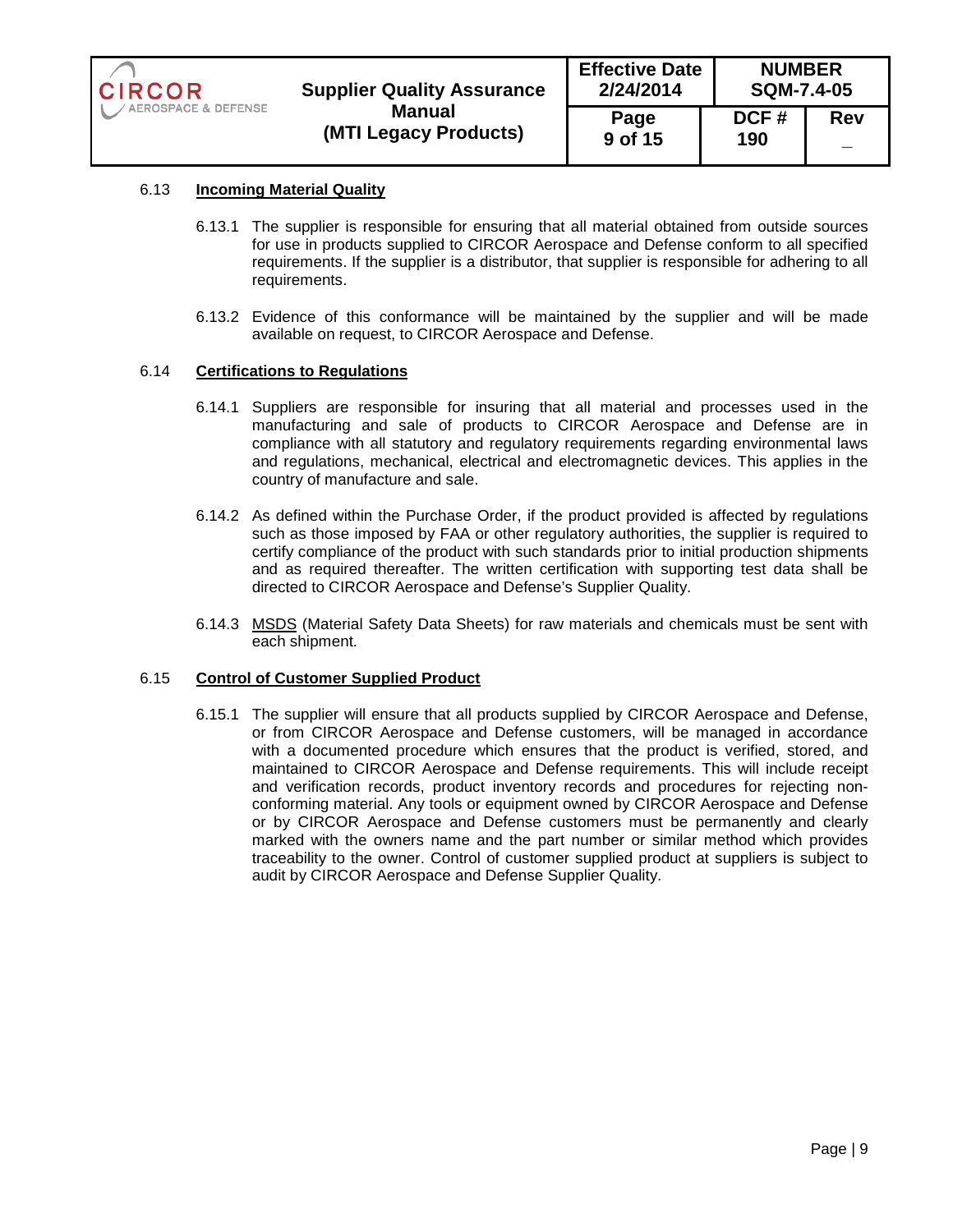| <b>CIRCOR</b>       | <b>Supplier Quality Assurance</b> | <b>Effective Date</b><br>2/24/2014 | <b>NUMBER</b><br><b>SQM-7.4-05</b> |            |
|---------------------|-----------------------------------|------------------------------------|------------------------------------|------------|
| AEROSPACE & DEFENSE | Manual<br>(MTI Legacy Products)   | Page<br>10 of 15                   | DCF#<br>190                        | <b>Rev</b> |

# 6.16 **Controlling Manufacturing Process / Product Traceability**

- 6.16.1 Lot traceability of the raw material, work in-process, and finished materials used by a supplier furnishing goods and services to CIRCOR Aerospace and Defense must be identified from receipt at the supplier's facility through delivery to CIRCOR Aerospace and Defense per instructions provided in the Purchase Order. All raw materials used or purchased by the supplier in the fabrication of CIRCOR Aerospace and Defense products shall conform to the contractual specifications. Evidence of this conformance will be maintained by the supplier and made available upon request to CIRCOR Aerospace and Defense. The supplier must manage inventory to ensure stock rotation and to optimize stock turns.
- 6.16.2 Special processes are those processes that cannot be adequately evaluated for conformance to specifications through inspection and non-destructive testing alone. These include, but are not limited to operations such as chemical processing, heat treating, plating, etc. Regardless, the supplier must demonstrate control over these processes so that an assurance of compliance to the specifications is accomplished and the special processes shall be from Nadcap certified sources only unless approved by CIRCOR Aerospace and Defense Supplier Quality.
- 6.16.3 The Supplier is required to be able to document their quality system and quality performance. The Supplier must maintain adequate records of all inspections and tests performed, particularly those stated within the control plans.

## 6.17 **Inspection & Product Monitoring**

- 6.17.1 All parts and materials supplied to CIRCOR Aerospace and Defense must be subjected to inspection and testing on a frequency which will be adequate to ensure conformance to the engineering drawings, part or product specifications and standards; and further to ensure that no non-conforming product / material reaches CIRCOR Aerospace and Defense facilities.
- 6.17.2 The supplier must permit CIRCOR Aerospace and Defense or their customers access to the facilities where we can perform a source inspection or any other associated function that involves the assurance of contractual obligations.

#### 6.18 **Measuring Systems Equipment**

6.18.1 The supplier must provide and maintain adequate gages and other measuring / test equipment in sufficient quantity required ensuring continued measurement and accuracy, and quality product management. Gages and other measuring equipment must be calibrated and the calibration must be traceable to the National Institute of Standards and Technology (NIST), or the appropriate International Standards Organization requirements.

#### 6.19 **Gage Measurement Review**

6.19.1 Upon request from CIRCOR Aerospace and Defense, the supplier shall supply a Gage R&R on measuring equipment used to monitor product.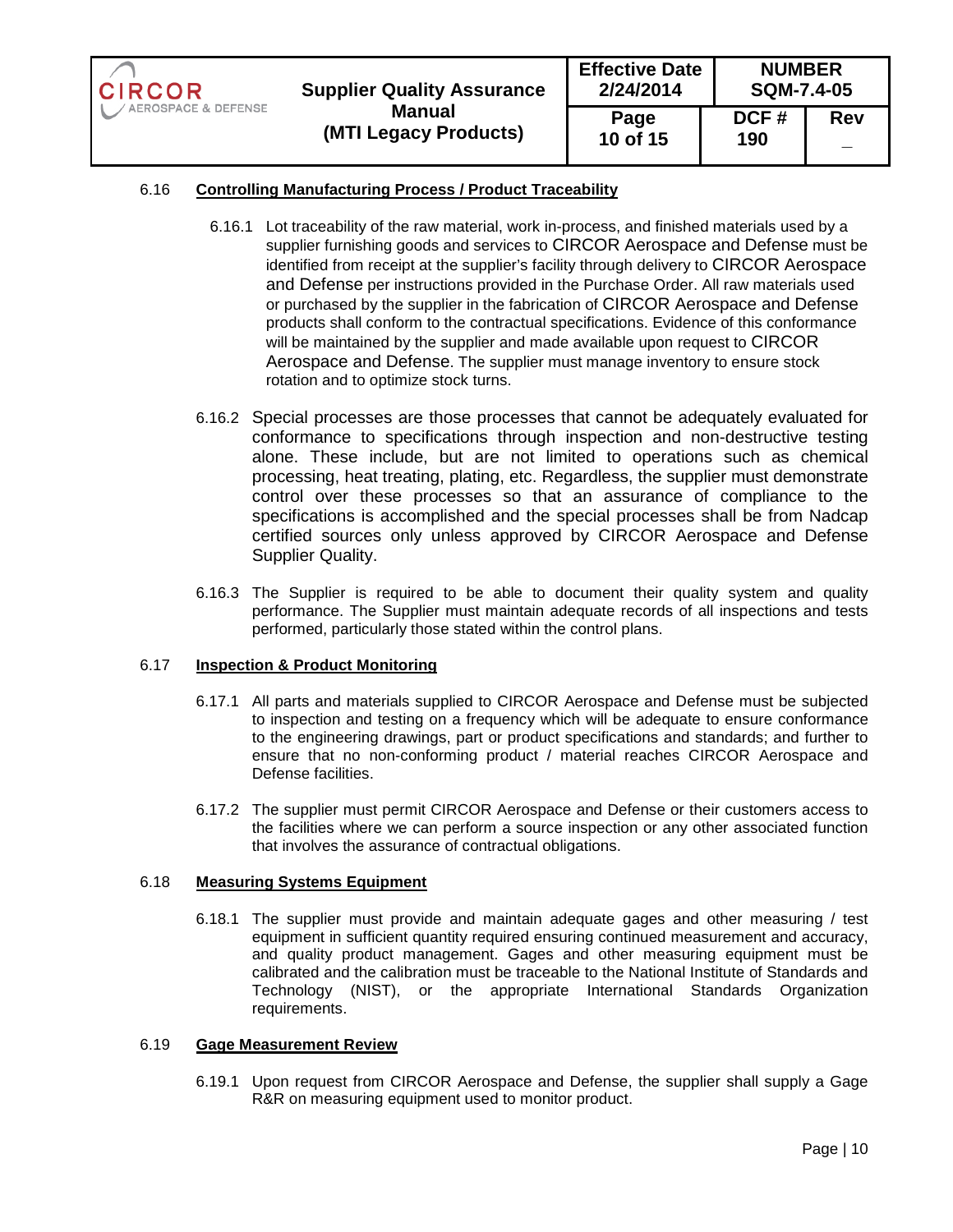**Effective Date NUMBER 2/24/2014 SQM-7.4-05 Supplier Quality Assurance**  CIRCOR AEROSPACE & DEFENSE **Manual Page DCF # Rev (MTI Legacy Products) 11 of 15 190 \_** 

6.19.2 Gage R&R acceptability standards are:

| Gage R&R Error % | Acceptability                                                                                    |
|------------------|--------------------------------------------------------------------------------------------------|
| Less that 10%    | Acceptable Measurement System                                                                    |
| $10\% - 30\%$    | May be acceptable based on the<br>importance of the application.                                 |
| Over 30%         | Considered not acceptable - every<br>effort should be made to improve the<br>measurement system. |

## 6.20 **Statistical Process Control**

- 6.20.1 Many suppliers have reduced costs through the implementation of Statistical Process Control (SPC). The techniques are relatively easy to utilize and place much of the responsibility on the individual worker. The main function of SPC is to prevent poor quality from occurring by controlling the process.
- 6.20.2 Suppliers are required at minimum to use statistical methods for the control and continuous improvement of characteristics identified in purchase order language or via supplied drawings/blueprints. Statistical process control should be effectively implemented to deal with assignable causes. The use of statistical problem solving methods is encouraged for reduction of variation due to common causes.
- 6.20.3 Where flowed by Purchase Order or drawings/blueprints, suppliers may be required to evaluate process capability on a regularly scheduled basis and must resubmit a revised control plan and FAI whenever a change in the manufacturing process occurs. If it is determined that a process is not statistically capable, or a process has changed from a capable to a non-capable status, the supplier is expected to determine the cause of variation and take corrective action immediately to return the process to a controlled condition. The supplier is further expected to notify CIRCOR Aerospace and Defense immediately and have a reaction plan in place to contain the suspect product within 24 hours, and to be able to identify all suspect lots, and disposition material produced during this period.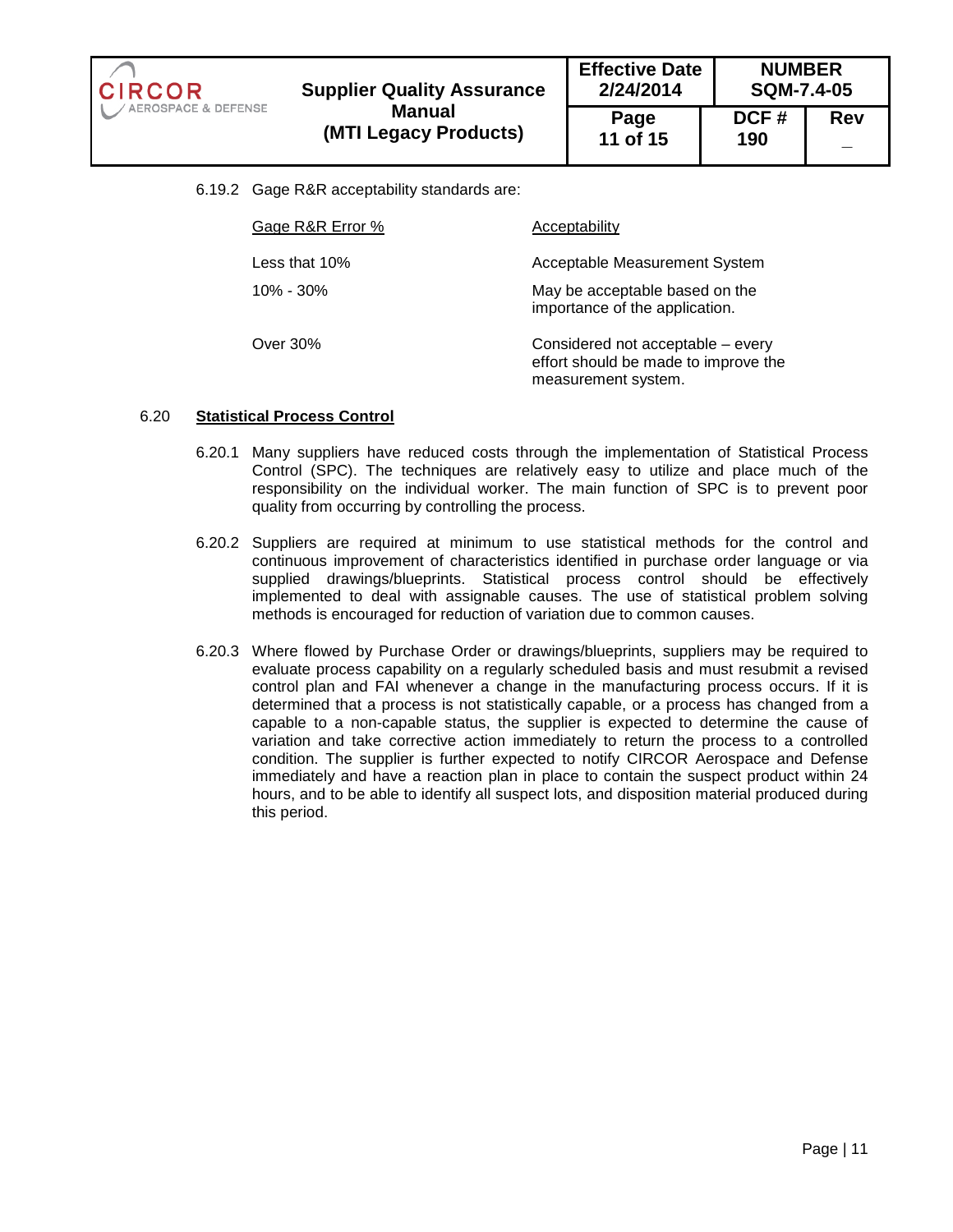

#### 6.21 **Product Protection, Preservation, and Labeling Requirements**

- 6.21.1 The supplier's system is required to provide controls that will assure CIRCOR Aerospace and Defense purchased materials are protected against damage, contamination, and corrosion during manufacturing, storage and shipment. Where applicable, the system shall also include storage control provisions for products subject to limited shelf life.
- 6.21.2 All materials must be properly labeled and include CIRCOR Aerospace and Defense part number and revision, quantity, gross weight and the supplier's name. Minimum of 2 labels should be used and placed on the container in adjacent box corners.
- 6.21.3 Additionally, packing slips and invoices are required to contain CIRCOR Aerospace and Defense part number and revision as well as the respective CIRCOR Aerospace and Defense purchase order number.

### 6.22 **Defects or Non-Conforming Materials**

- 6.22.1 In the event defective material / parts are received at a CIRCOR Aerospace and Defense facility, the supplier shall be contacted by the CIRCOR Aerospace and Defense Quality Department or Purchasing. Based on the severity and type of defect, the product may be returned, and/or a Request for Corrective Action will be issued.
- 6.22.2 At point of rejection, CIRCOR Aerospace and Defense Supplier Quality may require the supplier to:
	- 6.22.2.1 Send someone from the supplier's facility to immediately sort the parts/material and ensure non-conforming product/material has been removed.
	- 6.22.2.2 Send immediate replacement product / parts (if the product received was expected to be used for production immediately, the supplier may have to arrange to air ship new product to the facility) and have CIRCOR Aerospace and Defense, return the entire shipment, at the supplier's expense, issuing our receiving facility an RMA number.
	- 6.22.2.3 Authorize CIRCOR Aerospace and Defense to sort product / parts, at supplier's expense, to assure continued production needs and arrange for credit and/or replacement parts.
	- 6.22.2.4 Or any combination of the above if deemed appropriate by the CIRCOR Aerospace and Defense receiving facility.
- 6.22.3 Additionally, within 24 hours of that notification, the supplier is responsible to isolate and contain any product with a similar batch / lot number, and CIRCOR Aerospace and Defense Supplier Quality indicating the containment plan in detail.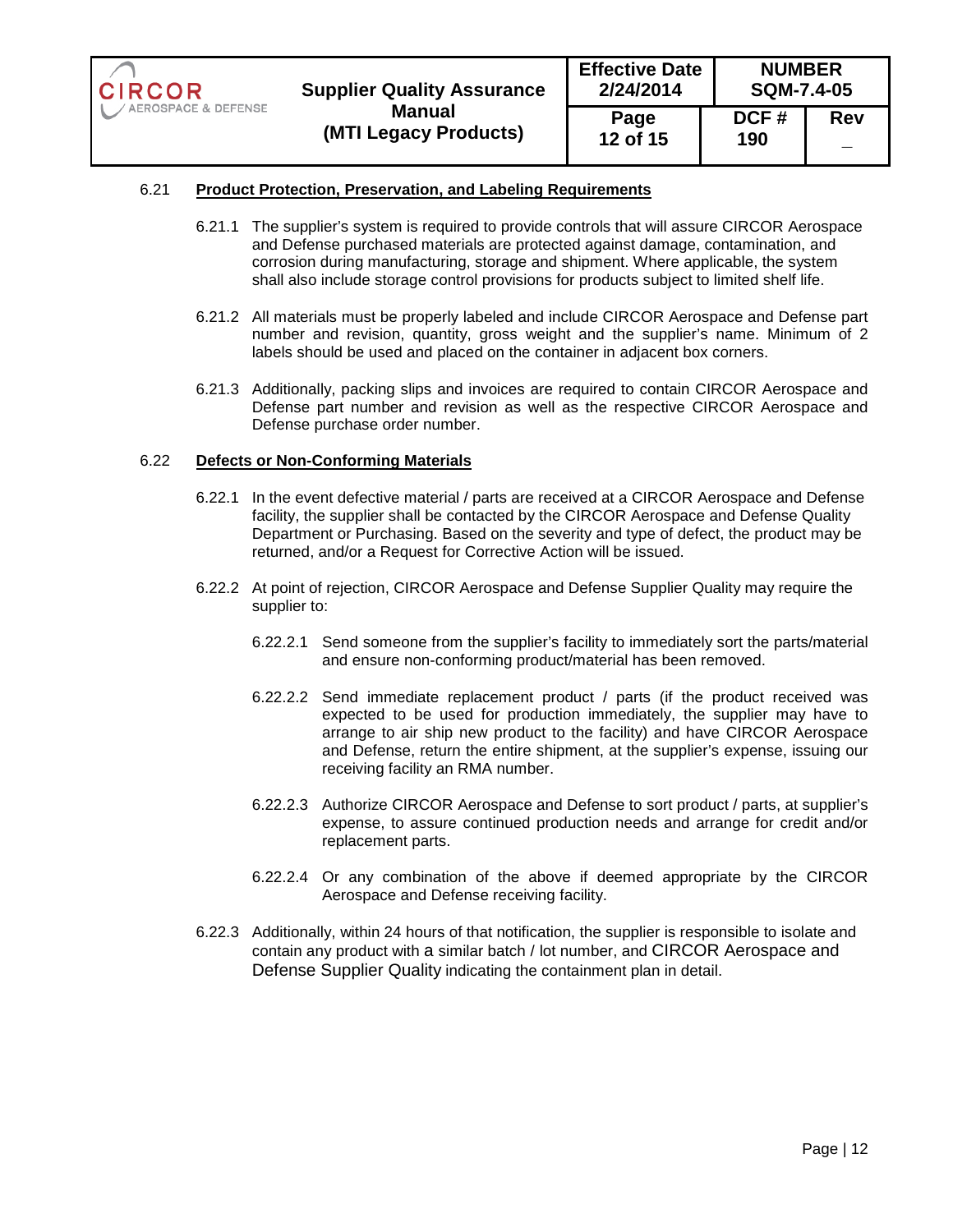| <b>CIRCOR</b>       | <b>Supplier Quality Assurance</b>      | <b>Effective Date</b><br>2/24/2014 | <b>NUMBER</b><br><b>SQM-7.4-05</b> |            |
|---------------------|----------------------------------------|------------------------------------|------------------------------------|------------|
| AEROSPACE & DEFENSE | <b>Manual</b><br>(MTI Legacy Products) | Page<br>13 of 15                   | DCF#<br>190                        | <b>Rev</b> |

- 6.22.4 Whatever the situation, communication and feedback to the CIRCOR Aerospace and Defense facility is vital.
- 6.22.5 If the material is to be returned to the supplier, the cost of transportation will be the supplier's responsibility. If the material must be sorted or reworked at the CIRCOR Aerospace and Defense facility, the cost of this work will be debited to the supplier. In almost all cases, CIRCOR Aerospace and Defense will contact the supplier before sorting/rework commences.
- 6.22.6 Individual parts which are discovered to be defective during processing at CIRCOR Aerospace and Defense will be subject to return to the supplier for credit and / or scrapped at the individual plant with permission from the supplier.

#### 6.23 **Segregation or Quarantine Control**

6.23.1 The supplier shall have an effective system for containment and quarantine, or segregation, of any and all non-conforming or "suspect" materials, and shall display that on their control plans. The system shall positively identify and divert form normal production channels, any material not conforming to specifications and the method of prevention form being used in production or shipment to a customer.

### 6.24 **Corrective and Preventive Action**

6.24.1 The supplier shall initiate corrective action for any and all non-conforming product or material.

#### 6.25 **Delivery Performance**

6.25.1 The supplier should make every effort to deliver product / material at a "100% On-Time" delivery mode. **A shipment is considered on-time if received at CIRCOR Aerospace and Defense within 10 days early for the required receipt date and no more than one day late.** 

## 6.26 **Annual Layout Inspection**

6.26.1 CIRCOR Aerospace and Defense customers may require an annual layout inspection, and thus the supplier is responsible for maintaining an up-to-date file of the applicable drawing and its inherent specifications. If the blueprint is the supplier's own design, it is the supplier's responsibility to ensure an updated revision level is submitted to the receiving facility and to the CIRCOR Aerospace and Defense Buyer.

#### 6.27 **Other Supplier Requirements**

6.27.1 The supplier shall make available at their facility, trained and knowledgeable personnel for all defined areas of responsibility that affect product quality.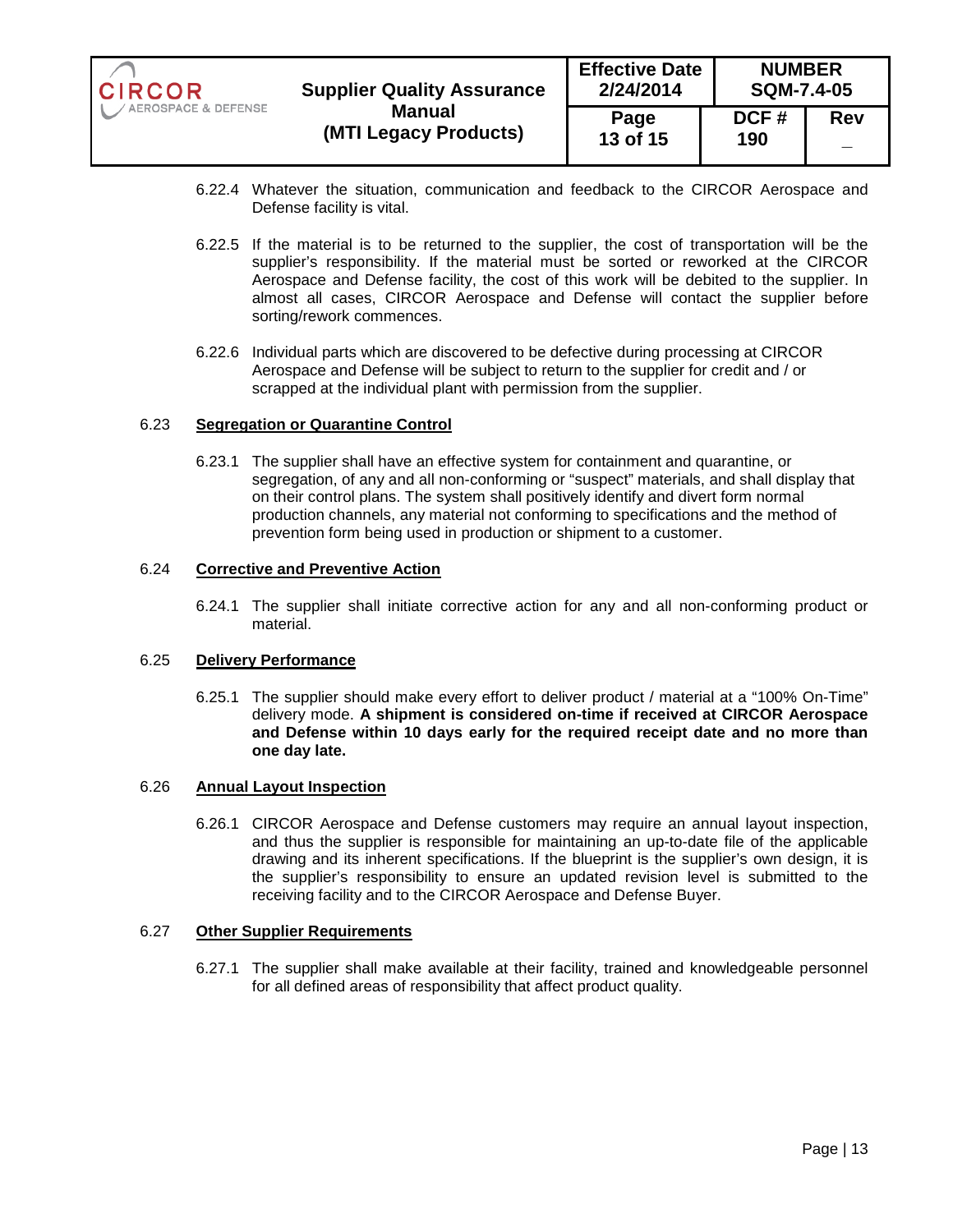| <b>CIRCOR</b><br><b>Supplier Quality Assurance</b><br>AEROSPACE & DEFENSE<br>Manual<br>(MTI Legacy Products) | <b>Effective Date</b><br>2/24/2014 |                  | <b>NUMBER</b><br><b>SQM-7.4-05</b> |            |
|--------------------------------------------------------------------------------------------------------------|------------------------------------|------------------|------------------------------------|------------|
|                                                                                                              |                                    | Page<br>14 of 15 | DCF#<br>190                        | <b>Rev</b> |

# **7.0 CIRCOR Aerospace and Defense – Supplier Performance System**

#### 7.1 **Supplier Performance**

- 7.1.1 The extent of control on suppliers is dependent on the type and impact of their Product on the quality of CIRCOR Aerospace and Defense's final product
- 7.1.2 An approved supplier list is maintained by Purchasing of all suppliers.
- 7.1.3 Supplier performance will be monitored and documented.
- 7.1.4 At least quarterly a CIRCOR Aerospace and Defense management team will review the ratings to identify poor performing suppliers. Suppliers with performance issues are expected to work with CIRCOR Aerospace and Defense Supplier Quality and develop an action plan to resolve their issues. Supplier Quality will review effectiveness of the action plan and determine if any additional steps are necessary.
- 7.1.5 All suppliers will be required to submit an updated copy of their AS9100, ISO9000, NVLAP, and / or NADCAP certification within 90 days of the expiration date to the CIRCOR Aerospace and Defense Purchasing Manager

# **8.0 References**

8.1 Supplier Survey PB:110